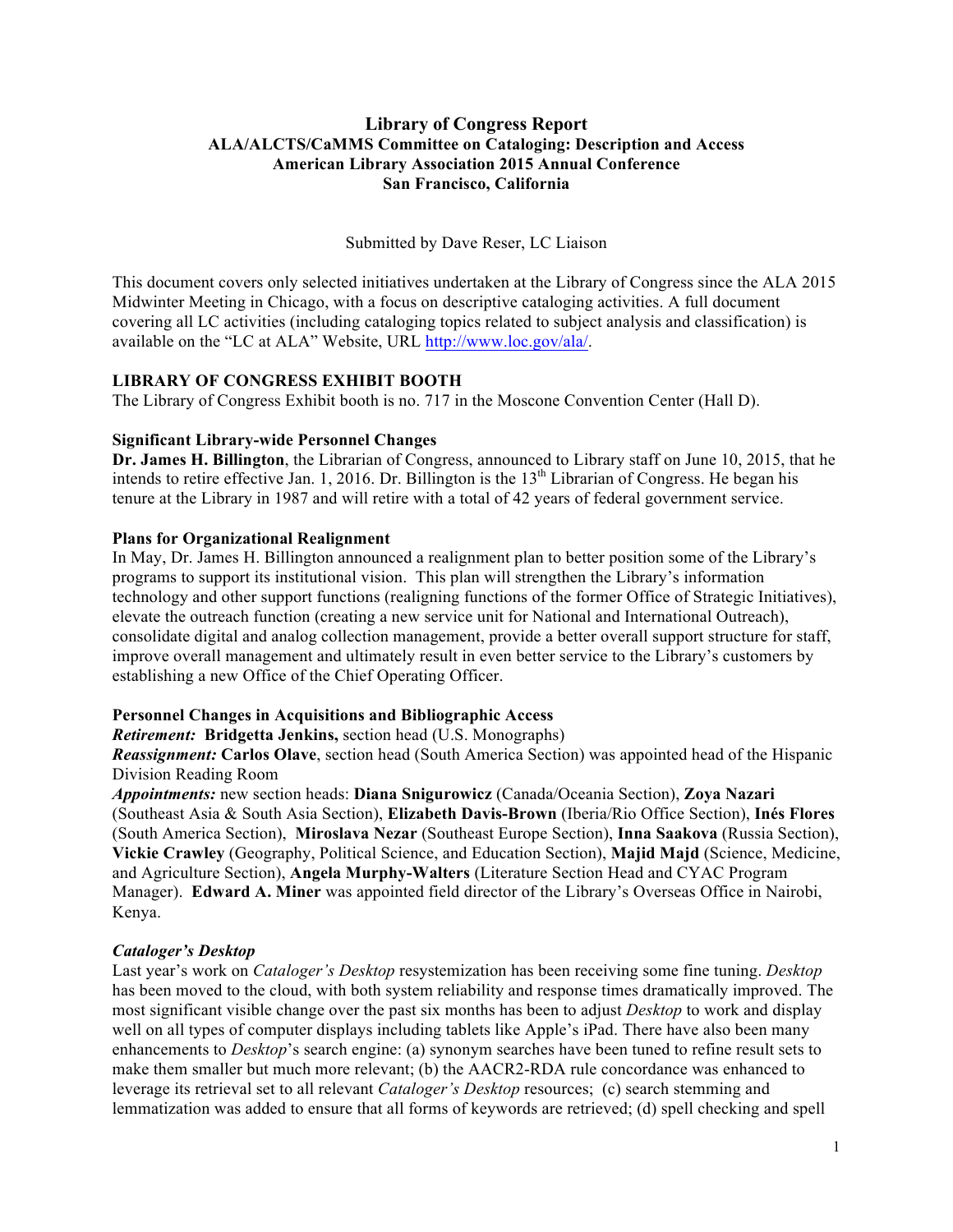correction was implemented to allow searchers to retrieve all keywords that they intended but may not have input.

These enhancements have been enthusiastically received. In the coming months LC staff will be surveying Desktop subscribers to identify needs for future development and support. Suggestions for survey questions, new content, or improved features should be sent to Bruce Johnson at LC at <bjoh@loc.gov>. Subscribe to the free *Cataloger's Desktop* discussion list at URL <www.loc.gov/cds/desktop/ugroup.html>.

## **ALA-LC Romanization Tables**

The pace of ALA-LC Romanization Table development has slowed over the past six months. During the period, two revision proposals and two new tables were approved, and only one revision proposal is currently in development. Staff in PSD and elsewhere in the Library of Congress worked closely with ALA's Committee on Cataloging: African and Asian Materials (CC:AAM) and Committee on Cataloging: Description and Access (CC:DA) to develop and review these tables. Highlights of 2015 include:

- A proposed Mande languages (in N'ko script) table was developed by Charles Riley of Yale University. The table was reviewed and approved by CC:AAM in February.
- A proposed Cham table was developed by Larry Ashmun of the University of Wisconsin-Madison and recommended by CORMOSEA. The table was reviewed and approved by CC:AAM in February.
- A revision of the Uighur table was developed by Wayne Richter (Western Washington University). This proposal was initially submitted in 1999, but additional work was needed to complete it. The table was reviewed and approved by CC:AAM in February.
- A Tibetan revision proposal based on the Wylie transliteration scheme was developed by Lauran Hartley (Columbia University). The proposal completed constituent review and was referred to CC:AAM in March. The table was subsequently approved by them in April.
- A revision of the Mongolian table is being developed by Wayne Richter. This proposal was initially submitted in 1998 and needs considerable additional editorial work. No completion target date has been set.

All current ALA-LC romanization tables are available on the Web at URL

<www.loc.gov/catdir/cpso/roman.html>, as well as in *Cataloger's Desktop*. Any questions about romanization table development should be directed to Bruce Johnson (Policy & Standards Division) at bjoh@loc.gov.

# **RDA 2015 Update**

The 4th annual update to *RDA: Resource Description & Access* (RDA) was published in April 2015, containing the changes based on constituency proposals discussed at the 2014 meeting of the Joint Steering Committee for Development of RDA. To assist catalogers applying the new and revised instructions, PSD provided a summary table that highlights changes to RDA, available on the PSD Web site at URL  $\langle$ http://www.loc.gov/aba/rda/pdf/summary\_rda\_changes\_2015.pdf>. The "Core Elements" for LC" document (URL  $\langle \text{http://www.loc.gov/aba/rda/pdf/core} \text{ elements.pdf} \rangle$ ) was updated accordingly.

## *Library of Congress-Program for Cooperative Cataloging Policy Statements*

The *RDA Toolkit* release in February 2015 contained 77 revised statements, the vast majority focused on aligning the LC-PCC PSs with the PCC CONSER Standard Record (CSR) and PCC BIBCO Standard Record (BSR). The LC-PCC PSs included in the April 2015 release of *RDA Toolkit* were focused on the changes to RDA as a result of the JSC constituency proposal process. It included changes to 46 statements and 11 new statements; 17 statements were deleted. Summaries for each LC-PCC PS release are available at URL  $\frac{\text{th}}{\text{t}}/|\text{www}|\text{loc.gov/aba/da/lens access.html}$ .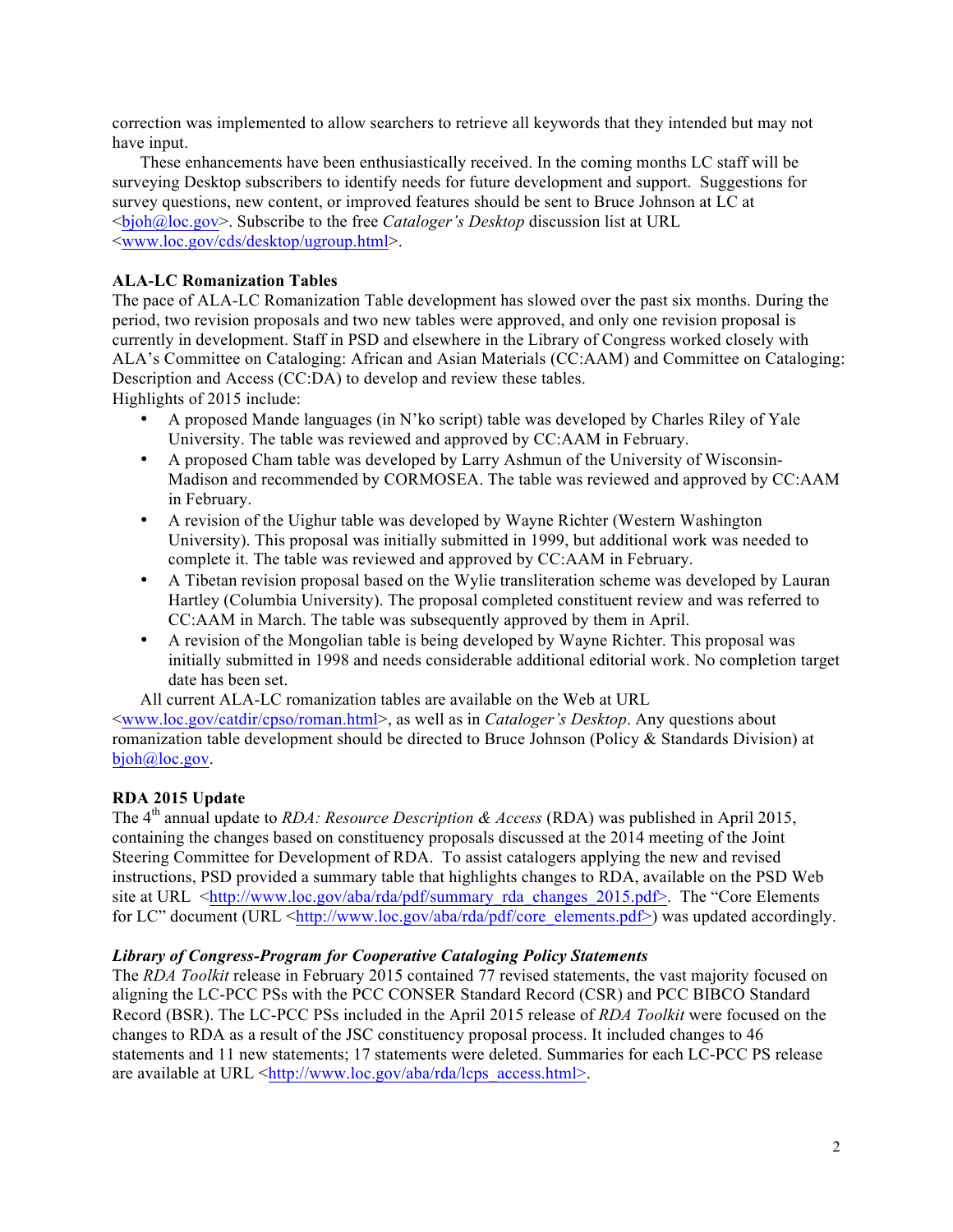#### **RDA relationship designators in bibliographic records**

LC's RDA catalogers will implement the new "Training Manual for Applying Relationship Designators in Bibliographic Records" produced earlier this year by the PCC Standing Committee on Training. While many LC catalogers already provide relationship designators that meet or exceed the PCC requirements (relationship designators for all creators), all LC catalogers will be asked to do so beginning on July 1, 2015. The PCC continues to work on guidelines for the use of relationship designators in authority records.

#### **PCC RDA Authorities Phase 3 Task Group**

Staff at LC continue to work with Gary Strawn (Northwestern University) and the Program for Cooperative Cataloging (PCC) Phase 3 RDA Authorities Task Group to prepare for the final phase of recoding all eligible name authority records in the LC/NACO Authority File with the appropriate RDA indicia. Phase 3B is projected to take place during the summer of 2015, with the exact date yet to be determined. The two major tasks to be achieved in Phase 3B include: recoding AACR2 authority records as RDA when 1XX fields contain no RDA-contrary elements; and most importantly, adding 024 fields for ISNI (the International Standard Numerical Identifier) to names in the LC/NAF that match the OCLC-Leiden supplied list of ISNI (these additions may occur on records already coded as RDA).

As part of this collaboration with OCLC-Leiden, LC and the British Library have agreed to a workflow for future maintenance in order to assure that all newly assigned ISNI will be added. As reported earlier, Phase 3B will not include any change to name authority field 1XX. Besides changes in the two major areas, other changes to name authority records will include: replacing obsolete indicators in 1XX, 4XX and 5XX fields with blanks; adjusting Leader/17 appropriately; adjusting 008/39 to remove obsolete data; supplying qualifiers for initialisms and acronyms in 410 fields, when that can be done reliably; evaluating contents of 370 field for compliance with LC/Name Authority File or LCSH, etc.; generating 046 field from \$d or 670 for personal names, and formulating 046s with hyphens and adding \$2 edtf. This last enhancement was added as a result of cataloger discussions on the PCClist discussion list and the subsequent deliberations of the PCC Standing Committee on Standards, the Network Development and MARC Standards Office at LC, and the Phase 3 Task Group that determined that adopting the Extended Date and Time Format would provide greater efficiency for catalogers as they no longer will need to remember when to use hyphens and the subfield \$2, and when not to use it. Some examples of what the 046 will look like follow:

Examples:

046## \$f [1666, 1667] \$2 edtf 046## \$g [1268-11-28,1268-11-29] \$2 edtf 046 ## \$f 1936-09-07 \$g 1959-02-03 \$2 edtf 046## \$f 1946 \$2 edtf

Documentation (DCM Z1 and LC-PCC PSs) will be updated in accordance with this best practice; catalogers should wait for these changes before using the new edtf formulation. Detailed descriptions of the changes in the upcoming Phase 3B are contained in the Task Group's report found at URL <http://files.library.northwestern.edu/public/rdaphase3/docs/>.

## **LC's Integrated Library System**

The Library continues to add enhancements to the new user interface to the Library of Congress Online Catalog at URL  $\langle$ http://catalog.loc.gov>. In December 2014 the ILS Program Office incorporated its open URL resolver, called FindIt!, into the record displays for books, serials and integrating resources. Catalog users can click on the FindIt! button to discover all the options for access to titles as licensed content in the Library's Electronic Resources Online Catalog or other sources.

The Library also added COinS metadata objects to the LC Online Catalog, which enable users from other institutions to search for additional resources using their own libraries' OpenURL resolvers, similar to